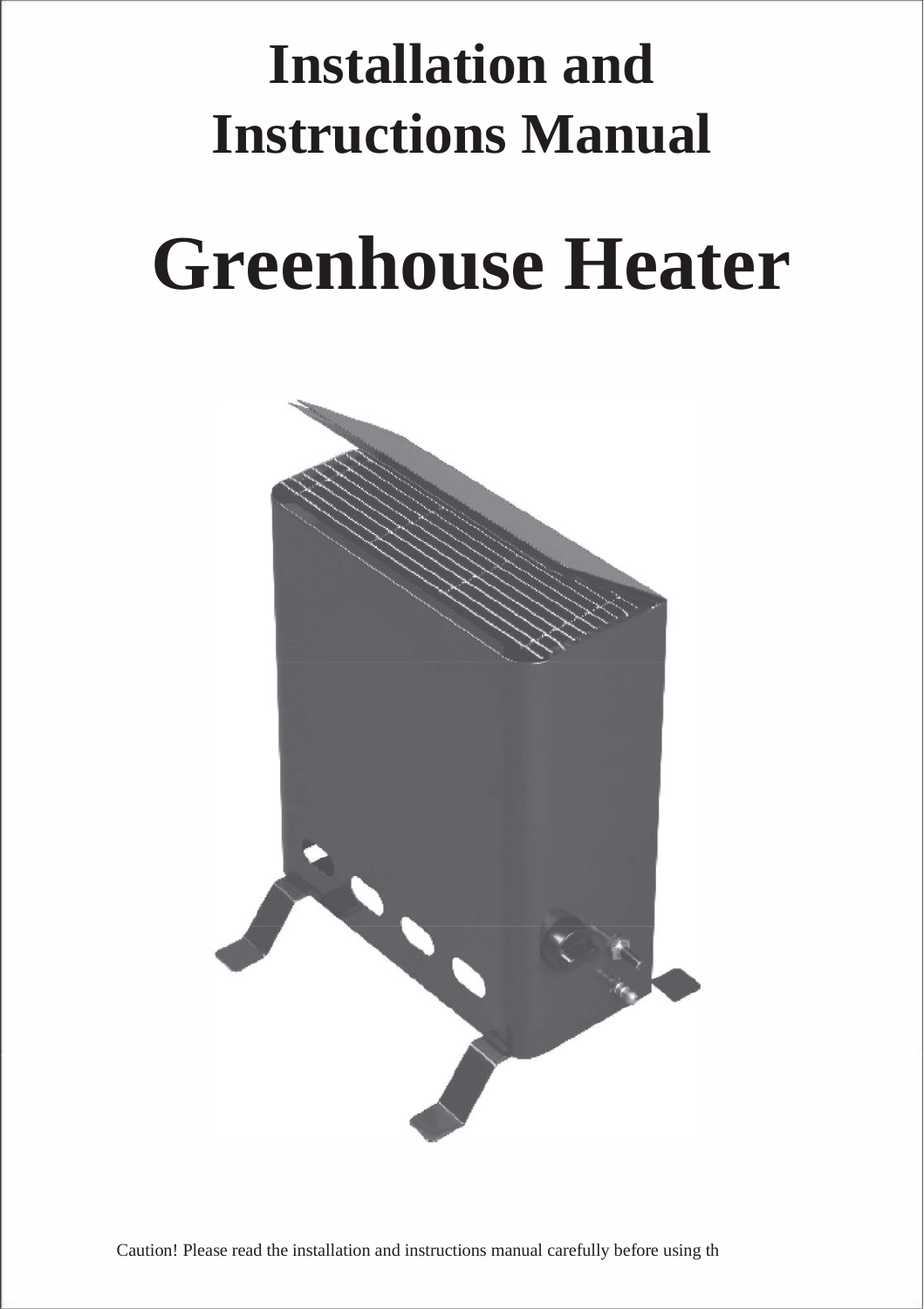#### **1. Important safety instructions**

This appliance must only be used for space heating. IT IS NOT FOR DOMESTIC USE. Use only in a well-ventilated area, do not use in Leisure Vehicles such as Caravans, Awnings and Mobile homes, It must not be used in high-rise flats, basements, bathrooms or bedrooms or as fixed heating. Do not position the heater close to walls, furniture, curtains, bed linen, or any other inflammable materials where their positioning may create a fire risk. The unit cannot be used underground.

The unit can only be used with a fixed pressure regulator. The output pressure of the regulator must match the pressure indicated in the rating label ( 37 mbar ). The rating label can be found on the heater. The pressure regulator must be approved according to the relevant standards.

The unit can only be used with propane gas.

Check for the presence and proper condition (no damage) of the seals on the cylinder valve each time the gas cylinder is changed. Do not use any additional seals.

The Gas cylinder must be protected against heat (for instance, strong direct sunlight).

The heater must only be used with the cylinder in a vertical position.

Make sure the high pressure rubber gas hose is not bent or twisted. The rubber gas hose must be approved according to the relevant standards.

The flexible hose must be placed in such a manner as to avoid contact with the heated parts of the unit. Replace the hose as soon as it starts presenting signs of damage or deterioration (inspect regularly).

After assembling the heater, check all connection points for the presence of leaks using a leak detection spray. **Never use a naked flame to perform this leakage test and keep naked flames away when conducting a leak test.** In **the event of gas leakage, the appliance MUST be turned off at the gas cylinder valve.** Do not move the unit when it is in operation or hot.

The unit must always be kept under regular supervision during its operation.

Do not touch the outside casing of the unit during or immediately after being used to avoid getting burnt. The guard on this appliance gets hot when in use, do not touch or remove when using the heater. Any modification to the heater may be dangerous and is not authorised unless it is made by authorised and qualified personnel only.

Keep naked flames and ignition sources (such as sparks and others) away during the change of a cylinder. Close the cylinder valve fully before changing the cylinder.

When using the greenhouse heater, place it on a flat, stable and non-flammable surface and keep it at a safe distance from any flammable materials and fabrics. The minimum distances required are, 40cm for overhead surfaces and 10cm for adjacent side surfaces. The distance for surfaces to the rear is achieved through the assembled brackets.

When using the greenhouse heater only use the brackets ( feet ) supplied with the unit when assembling and mounting the heater.

Maintenance and repair should be performed by authorised and qualified personnel only.

Please contact the manufacturer to ask for the technical instructions needed to do the maintenance or repair the heater. Maintenance or repairs are for authorised and qualified personnel only.

#### **2. Assembling and connecting the heater to the gas cylinder**

This appliance must be installed in accordance with the regulations in force.

Before operating the heater, the two supplied brackets (feet) must be mounted on the bottom of the

greenhouse heater with screws supplied *(see image* A).

Before operating the heater, make sure that the gas connection supply components i.e. type of gas and gas pressure regulator for this heater are compatible. The regulation values for this unit can be found on pressure regulator for this heater are compatible. The regulation values for this unit can be found on the rating label and in this manual. This unit does not include an exhaust gas evacuation system. the rating label and in this manual. This unit does It must be mounted and connected according to the instructions. **Pay special attention to the ventilation**

#### **requirements.**

Attention: After assembling the gas hose to the heater and to the gas regulator, check all connection points for the presence of gas leakages by using only leak detection spray or a water and soap solution. Never use a

#### naked flame.

The following items are required to enable the heater to be assembled for use:

- Commercial Gas Cylinder 13kg or 19kg or 47kg;

Pressure regulator fixed 37 mbar (standardized and approved) in accordance with the cylinder with a minimum amount of gas flow of 1,0kg/h;

- Hose (standardized and approved) with sufficient length (approx. 80cm);

- Leak detection spray or water with soap;

The greenhouse where you use the appliance must have a minimum volume of 8 CBM. It must have a section of free flowing ventilation of at least 50 cm2, both in the top and botton parts of the  $\mathbb{G}$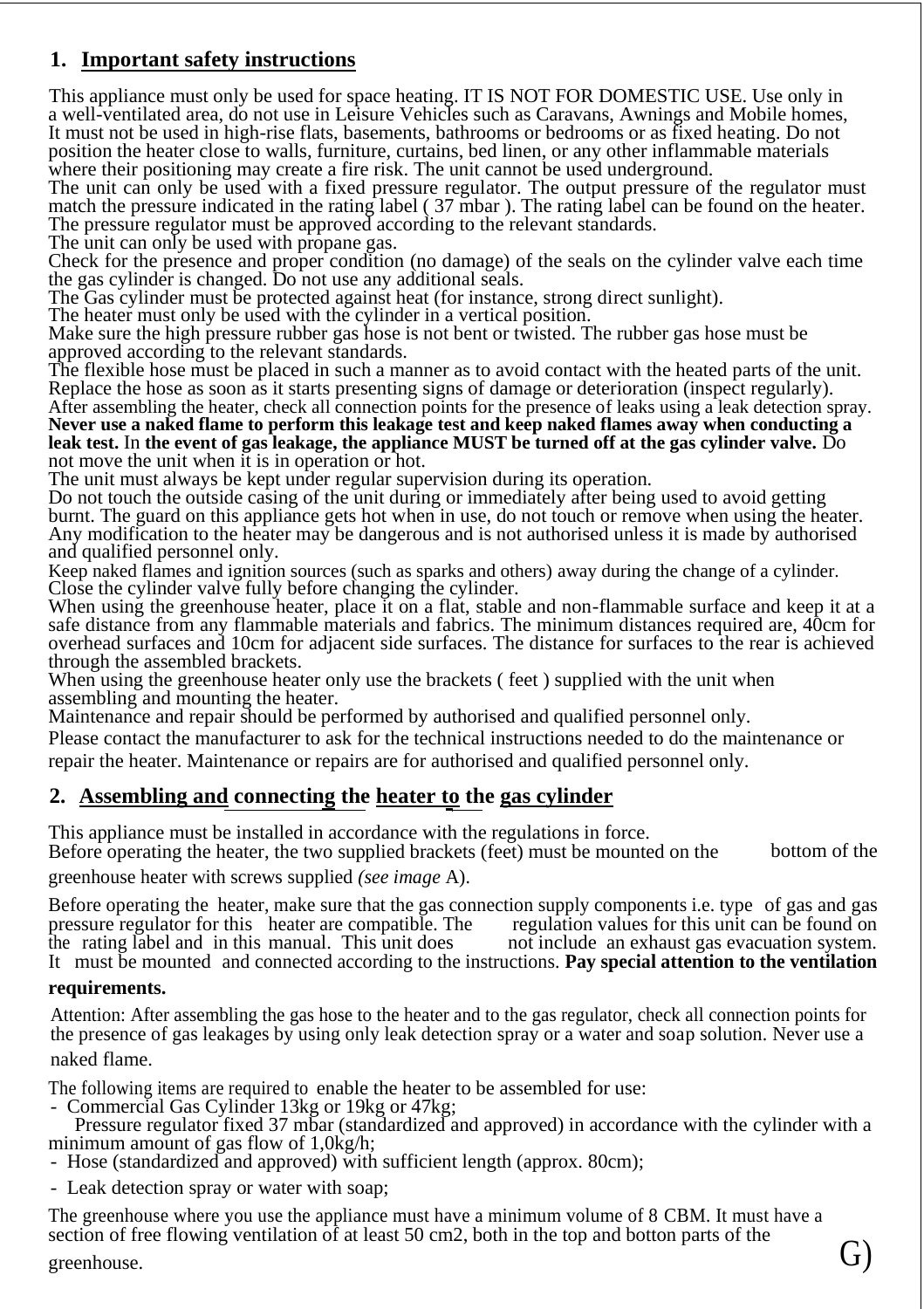#### **3. Operating the heater**

1.To improve the efficient operation or you heater make sure your heater is raised off the greenhouse floor by at least 30 cm (12 inches). This will reduce the effect of cold strike from the greenhouse floor onto the thermostat body.

2..To improve the efficient operation or you heater detach the thermostat probe from its 2 plastic securing clips at the rear of the heater and fully uncoil the wire that is attached to the probe (see image E). Position the probe DIRECTLY above the heater at a similar height at which you require the greenhouse temperature to be sensed. **MAKE SURE THE PROBE IS NOT SECURED TO ANYTHING METALLIC AS THIS WILL ADVERSELY EFFECT THE TEMPERATURE SENSING EFFICIENCY OF THETHERMOSTATIC PROBE ANDCAUSE EXCESSIVE GASUSAGEASWELLASCAUSING THEGREENHOUSE TO BE HOTTER THAN THE DESIRED TEMPERATURE SETTING ON THEHEATER.N.B.THECLOSERTHEPROBEISTOTHE HEATERTHELESSTIMETHEHEATERWILLBEONSOTHECOOLERTHEGREENHOUSEWILLBE**

3.Open the cylinder valve

4. Turn the thermostat setting knob clockwise until you reach the stop. This will align the No 0 setting with the datum mark which is a hole at a 12 'o clock position ABOVE the Thermostat setting knob. (See image B) 5. Depress the gas valve button (see image B) and hold for at least 30 seconds. Whilst continuing to depress the

gas valve button press the piezo ignitor button (see image C) repeatedly to generate a spark that will ignite the pilot flame . If the flame of the pilot assembly does not ignite repeat the process again. **N.B. THE GAS VALVE BUTTON WILL NEED TO BE HELD DOWN FOR WELL INEXCESS OF 30 SECONDS ON FIRST IGNITION AND AFTER PERIODS OF NON USE TO ENSUREALL** 

#### **THE AIR HAS BEEN PURGED FROM THE HEATER'S GAS SYSTEM.**

6.After successful ignition, keep the gas valve button depressed to ensure the thermocouple probe, which sits adjacent to the pilot flame, is properly heated to enable the main gas valve to stay open. The pilot flame should now stay lit.

7.You can now adjust your thermostat by turning the thermostat setting knob (see image D) to your desired setting. 0 setting will give basic frost protection whist setting 1 to 6 which is the maximum setting will give temperature ranges  $(+/-3$  degrees) as detailed in the Thermostat section on page 3.

#### **N.B. YOUR HEATER IS THERMOSTATICALLY CONTROLLED TO PILOT, YOU CANNOT ADJUST THE FLAME. THE ACCURACY AND EFFICIENCY OF YOUR HEATER IS DETERMINED BY HOW WELL ITIS SET UP IN YOUR GREENHOUSE. SPECIFICALLY THE POSITIONING OF THE THERMOSTATIC PROBE.**

#### **4. Turning off the heater**

To turn off the heater, rotate the thermostat button to O and close the cylinder valve fully.

#### **5. Care and Cleaning**

Allow the heater to cool down before cleaning it. Do not clean it when the heater is in operation or just turned off. Use a soft dry cloth, Do not use abrasive cleaning agents or materials that may scratch the unit or flammable substances. Only use cleaning products that are specifically designed for paint and stainless steel. Periodically check that the gas hose is intact, undamaged and the date mark is within 5 years . If the date has expired, get a qualified or authorised person to change the gas hose. To ensure the correct operation ofthe burner, we recommend annual maintenance to be performed at an authorised service centre.

Attention: spiders or small insects could take up residence inside the burner, pilot assembly or nozzles, altering the flow of gas and adversely affecting combustion. It is advised to frequently inspect the aforementioned points, and have the heater cleaned ifnecessary by a specialised person. **SUCH**

#### **INFESTATION IS NOT COVERED UNDER WARRANTY**

Be careful not to allow cleaning products inside the burner.

#### **6. Storage instructions**

Close the cylinder valve after usage or in case of damage.

Remove the pressure regulator by turning the nut clockwise to loosen. Always check the seal of the gas cylinder valve for damage. In case of doubt or actual damage call an expert or filling station. Never keep a gas cylinder below ground level or in an unventilated place.

When the season is over put the heater in a dry place after covering it to minimise the chances of the heater being contaminated by insects or dust.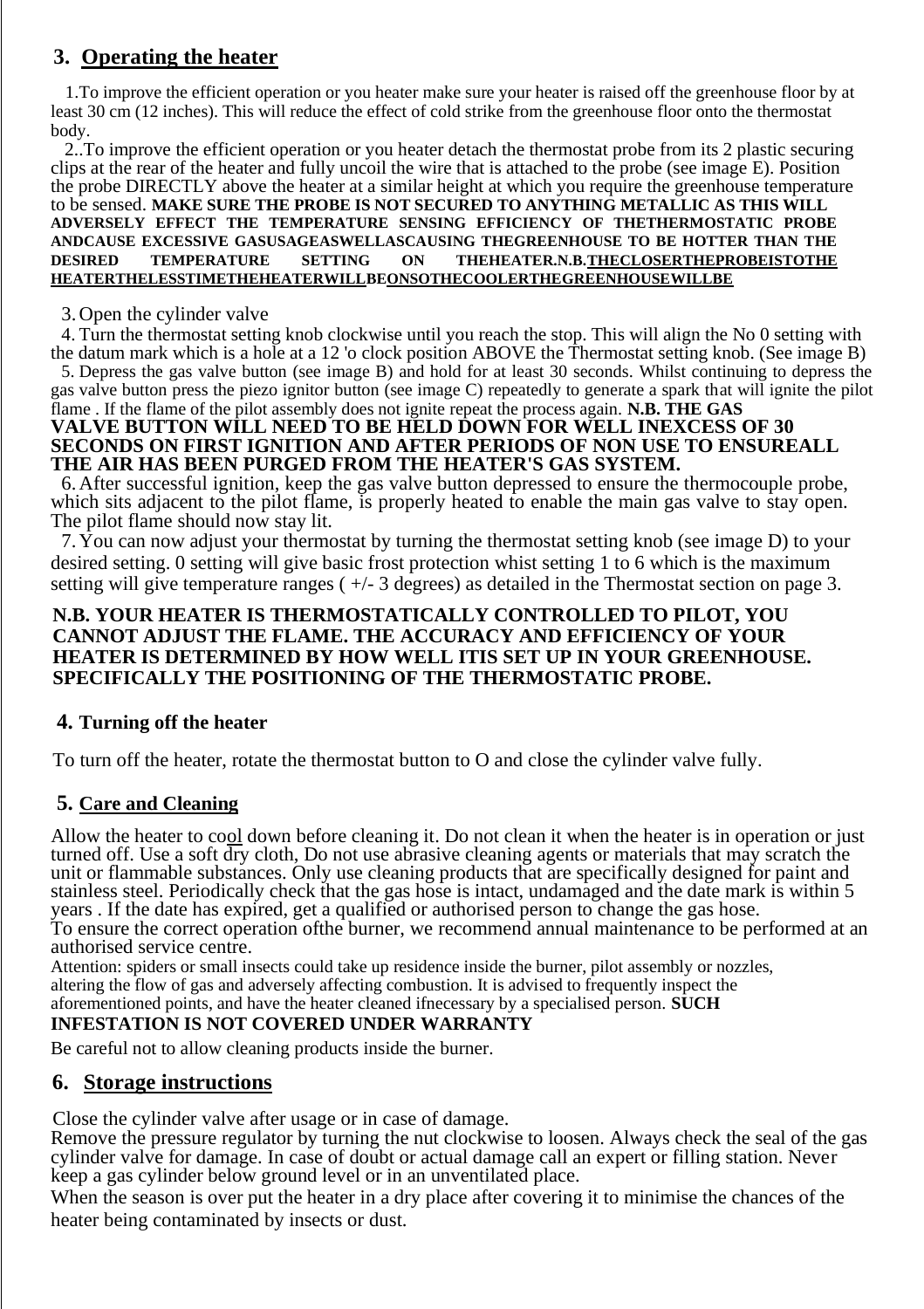### **7. Important instructions on safety**<br>If a gas <sub>leak is detected:</sub>

Close the gas cylinder valve immediately and avoid naked flames that could ignite the gas. Open the windows and fully ventilate the greenhouse. Donot operate <sup>any</sup> electrical switch and put out any naked flame.<br>Call authorised and qualified personnel only. Donot try tofind the leak using a naked flame.

#### **Caution: Certain accessible parts of the heater can become very hot. Keep small children away from the heater.**

The unit is equipped with a protection device against lack of oxygen. When CO2 levels exceed the values allowed, the gas is cut off by extinguishing the pilot flame cooling the fitted flame failure device ( thermocouple )

#### **8. Before calling in Technical Service**

The heater does not ignite:

I - Check if there is gas in the bottle and that the regulator is correctly fitted with the cylinder valve open.

2 - Check to see that the gas tube is connected with no twists.

3 - Check that the instructions have been followed correctly.

4 - If this occurs after changing bottles it may be due to:

4.1 - There is air in the bottle. Press the ignition button down for a longer period of time until the pilot flame ignites. Then adjust the thermostat setting knob tothe desired position.

4.2 - The bottle may have been exposed to low exterior temperatures. Apply fairly hot wet cloths to the upper part of the bottle toincrease gasification and the normal exit of gas.

4.3 - If the pilot flame fails to hold after completing the detailed ignition instructions, repeat the operation, following the instructions carefully.

5 - If the heater goes out after working for some time, it is likely that it is operating in an oxygen depleted atmosphere.

ventilate the greenhouse and reignite the heater. The heater is equipped with a protection device against lack of oxygen, the heater may stop because of the safety cut off device onthe heater inthe Oxygen Depletion System, that is to say if the<br>CO2 revels exceed the values allowed, the gas input is cut-off. This is not a malfunction, but a sa

6 - If the heater goes out after a really short period of time, ensure that it is not exposed to air currents or that the bottle has not run out.

7 - It is advised that these heaters should not be used in Polytunnels, they should only be used in a well ventilated greenhouses, where air circulation and ventilation is essential.

#### **Thermostat:**

This greenhouse heater is supplied with a thermostatic device that can allow you tocontrol the air temperature. The approximate temperatures° in reference° to the numbers °on the thermostat control<sup>5</sup> knob are:<br>Position 1-7<sup>-6</sup>/Position 2 - 12 C'/Position 3 - 7<sup>C</sup>/Position 4 - 22 C<br>Position 5 - 27 C/Position 6 - 32 C

Note: As this thermostat is mechanical you have a  $+/- 3^{\circ}$ C tolerance with regard to these values.

I - Ensure that the thermostat probe (the copper probe situated behind the heater secured by 2 plastic clips) is placed where you can control the general air temperature of the greenhouse otherwise you may have a general temperature inside the

greenhouse of 20° C but because the probe 1splaced where the temperature is  $15$ °C the heater will keep working. The consumer must carefully select the place where they have the probe positioned to achieve the temperature they desire in the greenhouse.

2 - This is a mechanical thermostat not an electronic one so there is a difference between the temperature in the greenhouse and theonedetected by the probe from the thermostat  $(+/-3)$ °C), therefore there maybesomediscrepancies between an electronic thermometer (which will give you the exact temperature) and the mechanical thermostat used in the greenhouse heater.

3 - When the probe senses the temperature chosen via the thermostat knob, only the burner shuts down. The pilot flame stays alight, this doesn't mean the heater has a malfunction but the burner will only ignite again when the temperature in the probe is below the temperature chosen via the thermostat control knob.

3.1 - Example: The range from the thermostat is between  $\hat{7}^{\circ}$ C and 32  $\degree$ C, therefore if you operate the heater and you turn it to position 3, this represents a temperature in the probe between 14  $\degree$  and 19 If th higher than 19° C in the vacinity of the probe the main burner will not light until the ambient

temperature in the vacinity of the thermostatic probe drops below° 14° C.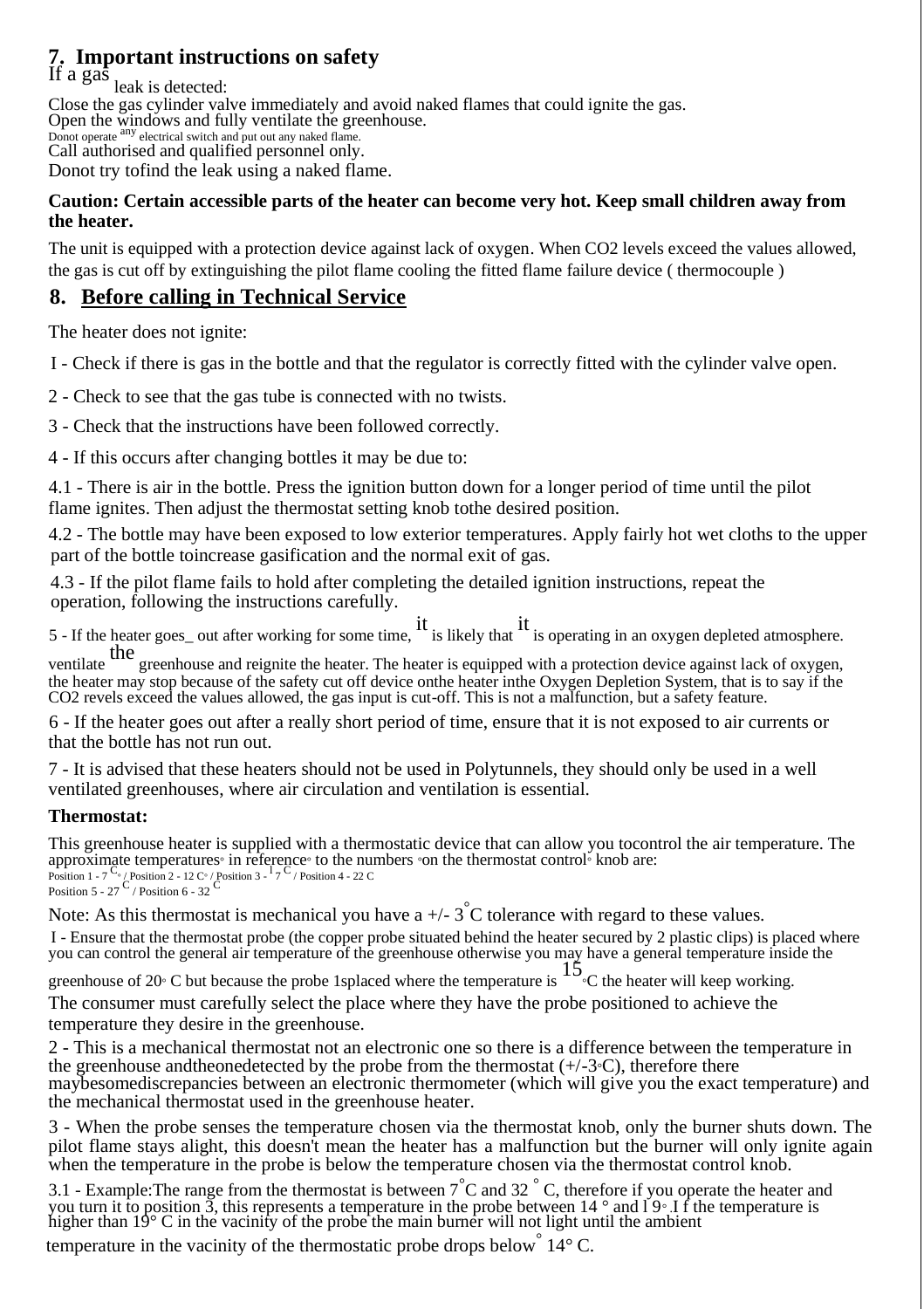#### GREENHOUSE HEATER FAQ ADVICE SHEET

| <b>SYMPTOMS</b>                                                                                                                           | <b>FAULT</b>                                                                                                                                                                                                    | <b>REMEDY</b>                                                                                                                                                                                                                                                                                                                                                                                                                                                                                                                                                                                                                                      |  |
|-------------------------------------------------------------------------------------------------------------------------------------------|-----------------------------------------------------------------------------------------------------------------------------------------------------------------------------------------------------------------|----------------------------------------------------------------------------------------------------------------------------------------------------------------------------------------------------------------------------------------------------------------------------------------------------------------------------------------------------------------------------------------------------------------------------------------------------------------------------------------------------------------------------------------------------------------------------------------------------------------------------------------------------|--|
| 1. Pilot will not light                                                                                                                   | No spark across<br>electrode gap or<br>the spark is<br>weak.                                                                                                                                                    | (a) Ensure that piezo-electric igniter is functioning correctly.                                                                                                                                                                                                                                                                                                                                                                                                                                                                                                                                                                                   |  |
|                                                                                                                                           |                                                                                                                                                                                                                 | (b) Check that the piezo cable is not damaged.                                                                                                                                                                                                                                                                                                                                                                                                                                                                                                                                                                                                     |  |
|                                                                                                                                           |                                                                                                                                                                                                                 | (c) Check that the piezo cable is attached securely to the piezo button                                                                                                                                                                                                                                                                                                                                                                                                                                                                                                                                                                            |  |
| 2. Pilot will not light but good strong spark<br>is visible                                                                               | Insufficient<br>purging of the air<br>withi̇̃n th̃e gas<br>hose and<br>pipework of the<br>heater                                                                                                                | On first ignition or after periods of non use the gas takes a long time to<br>finally reach the jet for the pilot assembly. It can take in excess of 1<br>minute with the control valve button depressed to finally realise a full flow<br>of gas to the pilot assembly. If ignition is tried too early then you are trying<br>to ignite air and not gas.                                                                                                                                                                                                                                                                                          |  |
| 3. Pilot will not light<br>automatically but points<br>(a) (b) and (c) in No 1 are satisfactory<br>and the pilot will light with a match. | Incorrect position<br>of spark<br>in relation to pilot<br>gas flow.                                                                                                                                             | Re-position spark plug on the pilot assembly so<br>that a clearly visible spark jumps across gas<br>flow.                                                                                                                                                                                                                                                                                                                                                                                                                                                                                                                                          |  |
| 4. Heater will not remain<br>alight when pressure is<br>released from the control valve button.                                           | Electro-magnetic<br>valve<br>closes while<br>heater is alight.                                                                                                                                                  | (a) Ensure that thermocouple probe is located in pilot flame.                                                                                                                                                                                                                                                                                                                                                                                                                                                                                                                                                                                      |  |
|                                                                                                                                           |                                                                                                                                                                                                                 | (b) Ensure thermocouple nut is tightened into the main valve.                                                                                                                                                                                                                                                                                                                                                                                                                                                                                                                                                                                      |  |
|                                                                                                                                           |                                                                                                                                                                                                                 | (c) when pilot flame is alight make sure flame is full and not burning<br>above the spark emitter on the pilot assembly                                                                                                                                                                                                                                                                                                                                                                                                                                                                                                                            |  |
|                                                                                                                                           |                                                                                                                                                                                                                 | (d)Check thermocouple.                                                                                                                                                                                                                                                                                                                                                                                                                                                                                                                                                                                                                             |  |
|                                                                                                                                           |                                                                                                                                                                                                                 | (e)Check electromagnetic valve                                                                                                                                                                                                                                                                                                                                                                                                                                                                                                                                                                                                                     |  |
|                                                                                                                                           |                                                                                                                                                                                                                 | (d) and (e) ONLY TO BE ATTEMPTED BY A GAS ENGINEER.                                                                                                                                                                                                                                                                                                                                                                                                                                                                                                                                                                                                |  |
|                                                                                                                                           |                                                                                                                                                                                                                 | AFTER PERIODS OF NON USE THE PILOT ASSEMBLY IS PRONE TO<br>SPIDER INFESTATION THIS WILL RESULT IN EITHER NO PILOT<br>FLAME OR A YELLOW PILOT FLAME WHICH WILL NOT HOLD WHEN<br>THE BUTTON IS RELEASED. THOROUGH CLEANING OF THE PILOT<br>ASSEMBLY IS REQUIRED TO REMOVE ANY IMPEDIMENTS.<br>SPIDER / INSECT INFESTATION IS NOT COVERED UNDER                                                                                                                                                                                                                                                                                                       |  |
|                                                                                                                                           |                                                                                                                                                                                                                 | WARRANTY                                                                                                                                                                                                                                                                                                                                                                                                                                                                                                                                                                                                                                           |  |
| 5. Main burner emits large yellow flames<br>when alight                                                                                   | Blockage in the<br>main paddle<br>burner                                                                                                                                                                        | After periods of non use the main burner assembly is also prone to spider<br>infestation either within the burner body are at the primary air intake of the<br>main burner assembly. These partial blockages will create an imbalance in<br>the gas and air mixture for the main burner resulting in poor combustion<br>of the gases. If not addressed a build up of soot will occur further effecting<br>the efficiency of combustion and eventually resulting in complete main<br>burner blockage. Regular cleaning of the burner and primary are intake<br>are recommended. SPIDER / INSECT INFESTATION IS NOT COVERED<br><b>UNDER WARRANTY</b> |  |
| 6. After setting thermostat to desired                                                                                                    | Thermostatic                                                                                                                                                                                                    | You must ensure that the thermostat probe (copper tube situated behind                                                                                                                                                                                                                                                                                                                                                                                                                                                                                                                                                                             |  |
| position heater will either not go off or will<br>not come on.                                                                            | probe is not in<br>the correct<br>position within                                                                                                                                                               | the heater secured by 2 plastic clips) is detached and placed where you<br>want to control the general air temperature of the greenhouse. Incorrect<br>positioning of the probe will severely affect the efficiency and the heating                                                                                                                                                                                                                                                                                                                                                                                                                |  |
| <b>EXCESSIVE GAS USAGE</b>                                                                                                                | your greenhouse                                                                                                                                                                                                 | accuracy of your greenhouse.                                                                                                                                                                                                                                                                                                                                                                                                                                                                                                                                                                                                                       |  |
| 7. Heater goes out during period of use                                                                                                   | Lack of adequate<br>ventilation in the<br>area of use<br>particularly in the<br>lower area of the<br>areenhouse where<br>Gas Emissions will<br>collect as they are<br>heavier than the<br>normal<br>atmosphere. | The heater is fitted with an ODS SENSOR (Oxygen Depletion System)<br>IF THE ATMOSPHERE WITHIN THE AREA OF USE CONTAINS<br>A LOWER THAN THE CERTIFIED CONTENT OF OXYGEN<br>THEN THE HEATER WILL SHUT DOWN. THIS IS A SAFETY<br>DEVICE NOT A FAULT.<br>MAKE SURE THE HEATER RECEIVES ADEQUATE<br>VENTILATION WITHIN THE GREENHOUSE IN WHICH IT IS<br><b>BEING USED</b>                                                                                                                                                                                                                                                                               |  |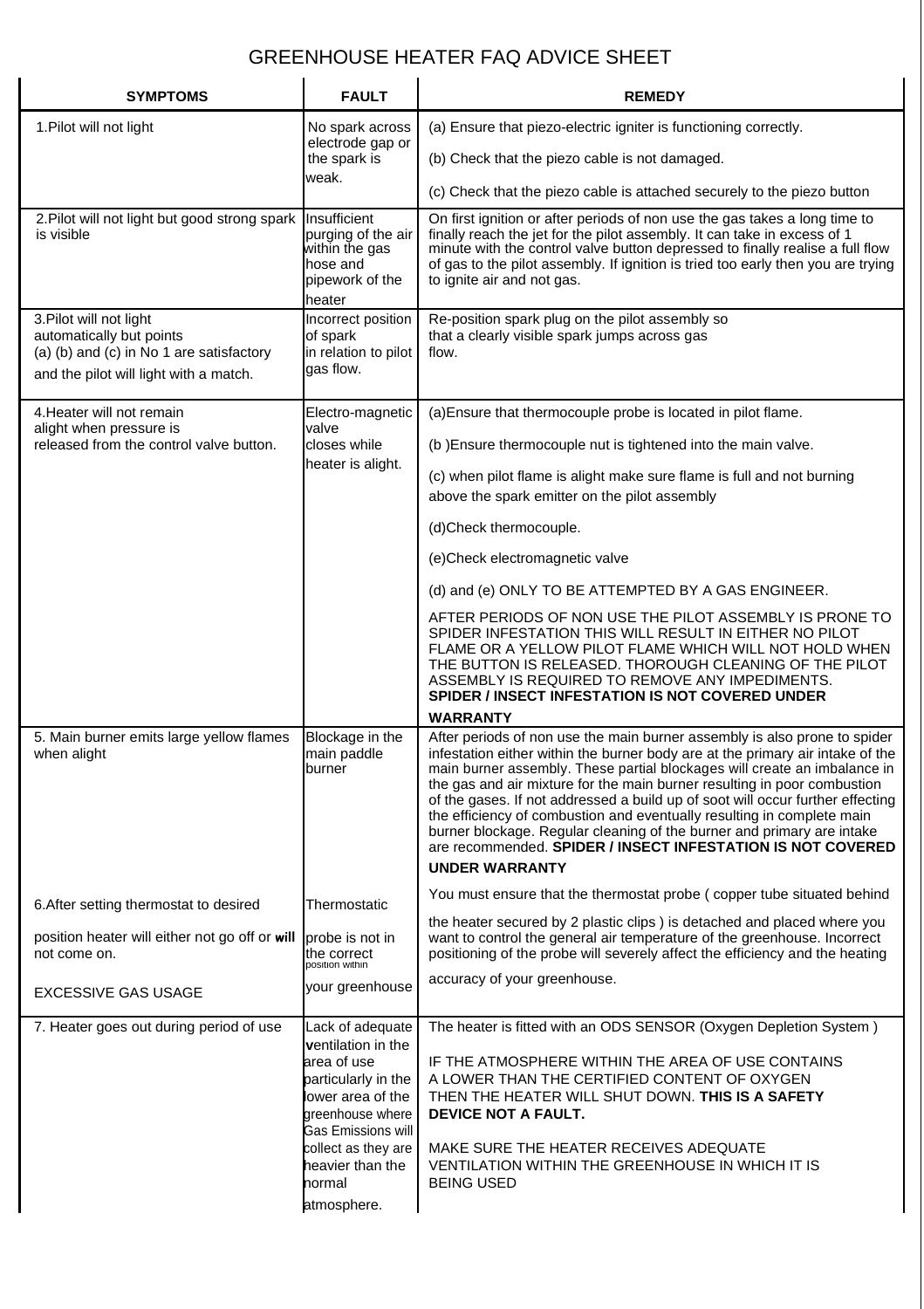#### **9. Technical data**

| Country- Great Britain | $\sim$ ODS - 21100/267 |
|------------------------|------------------------|
| (GB) GAS TYPE          | Norm-EN461             |
| G31 Pressure/37mbar    | $CE 0464-12$           |
|                        |                        |

| <b>MODEL</b> | <b>OUTPUT</b> | <b>CONSUMPTION INJECTOR</b> |               |
|--------------|---------------|-----------------------------|---------------|
| LFS921P      | $2.0$ kW      | $145$ gr/h                  | 0.68          |
| LFS922P      | 4.2kW         | $305$ gr/h                  | $0.75 - 0.75$ |

**IMAGES**